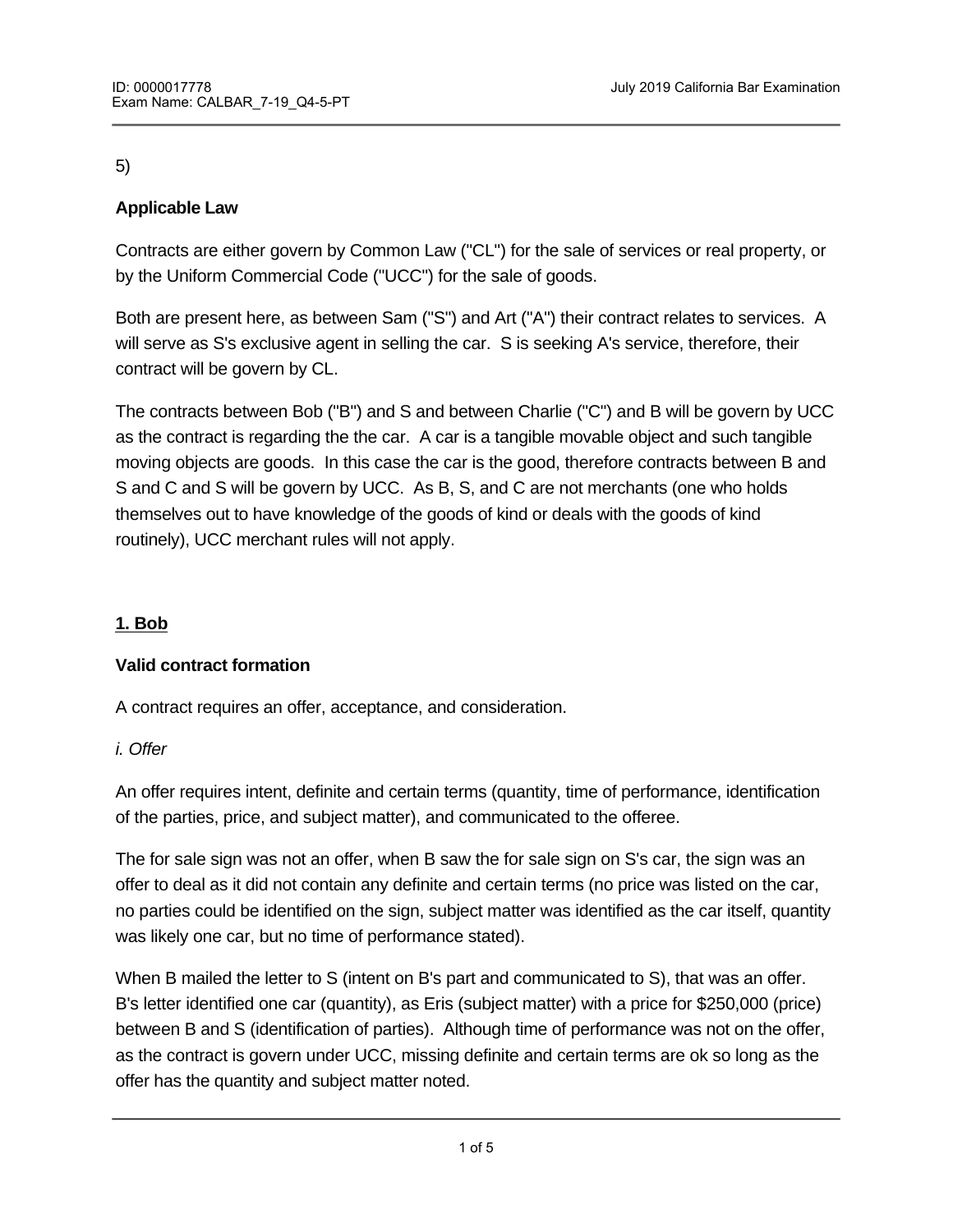#### B had a valid offer.

#### *ii. acceptance*

Acceptance must be made by any reasonable means under UCC.

As tempting as \$250,000 was, S did not accept B's offer. S did not respond to B in any manner or mail anything to B. Therefore, there was no acceptance to B's offer.

#### *iii. Consideration*

Will not be addressing consideration as acceptance was never given.

In conclusion, there is no valid contract between B and S.

#### **Remedies**

B has no remedy options as there was no enforceable contract between him and S, as S did not accept the offer.

#### **2. Charlie**

#### **Valid Contract Formation**

See above for rule.

*i. offer*

see above for rule.

C has a valid offer to S.

C offered S (Communication to S as well as intent by C) to purchase one (quantity) Eris (subject matter) from S to C (identification of the parties) for \$300,000 (price). Though time of performance was not stated, as the contract is governed under UCC, some missing definite and certain terms outside of quantity and subject matter can and will be filled in by the courts.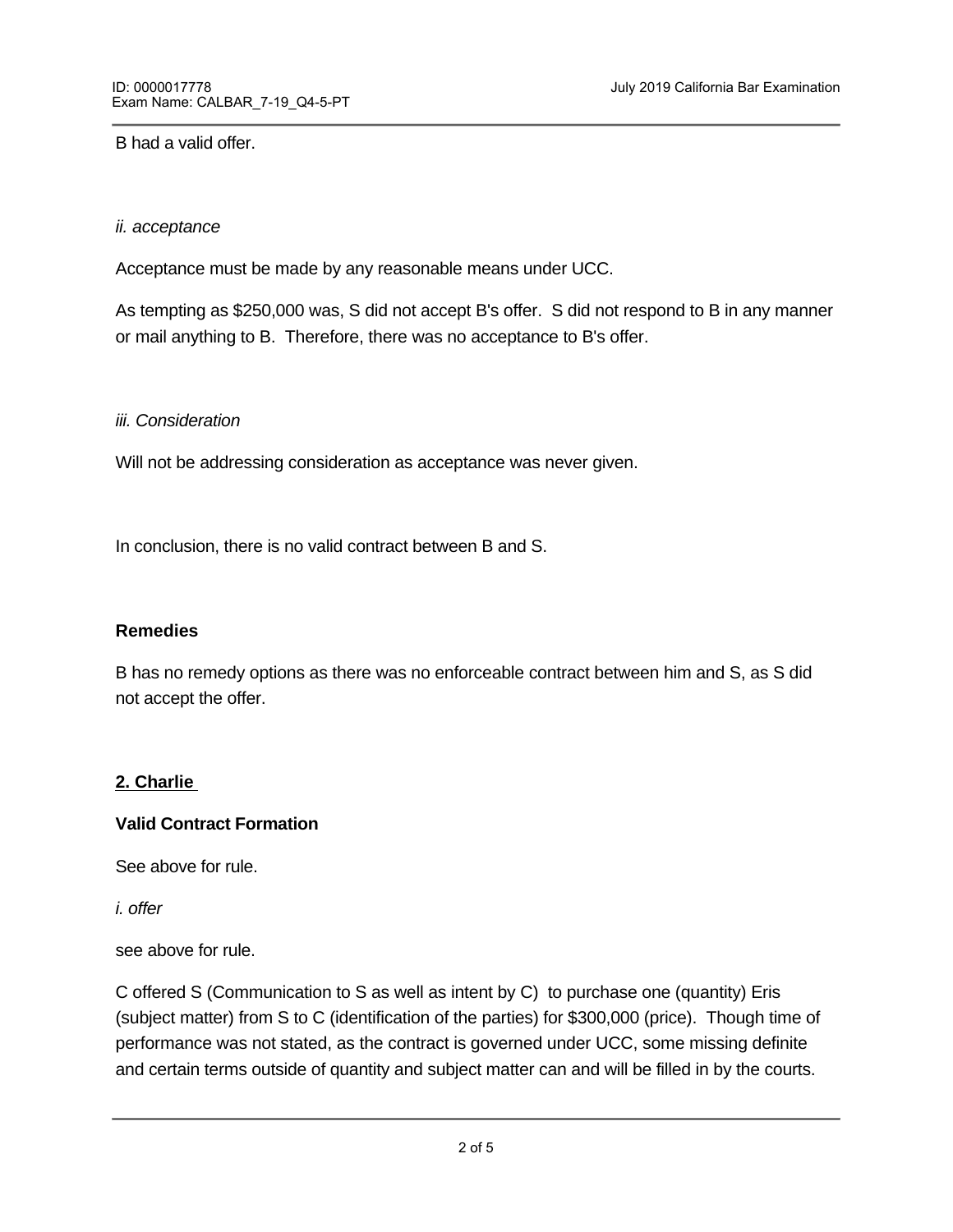C has a valid offer to S.

#### *ii. acceptance*

See above for rule. In addition, acceptance can be made by writing or returning a signed contract. Under the mailbox rule, acceptance is effective upon dispatch, when the offeree no longer has control over the offer.

C sent S a contract that same day he came to see him regarding his oral offer. S signed the contract and mailed it in a stamped envelope addressed to C and dropped it in the mailbox. Assuming the mailbox was not in a place, where S could retrieve it. The offer was accepted when S placed the envelope in the mailbox.

Though S died that night in his sleep his acceptance was before his death, therefore there is still valid acceptance.

S accepted the contract.

#### *iii. consideration*

For consideration there must be bargained for exchange.

Here C bargained for S's Eris by paying him \$300,000 in exchange S would render C his car.

There is valid consideration.

Therefore, there is a valid contract between C and S.

#### **Remedies - Specific Performance**

Specific performance requires that there be a inadequate legal remedies, valid contract, conditions to the contract be satisfied, there is a property interest, mutuality of performance from the parties, feasibility of the courts enforcement and no defenses.

As the car is very unique, only 500 such cars were ever made and is highly valuable, legal remedies of money will likely not suffice for C. There is a valid contract, see above. There are no conditions to the contract to be satisfied. C has a property interest in the car. Mutuality of performance, S's estate can easily hand over the car to C and likewise, it will be easy for C to

cut a contribution  $\mathcal{S}$  on the courts to enforce as it would be a one-the courts to enforce as it would be a one-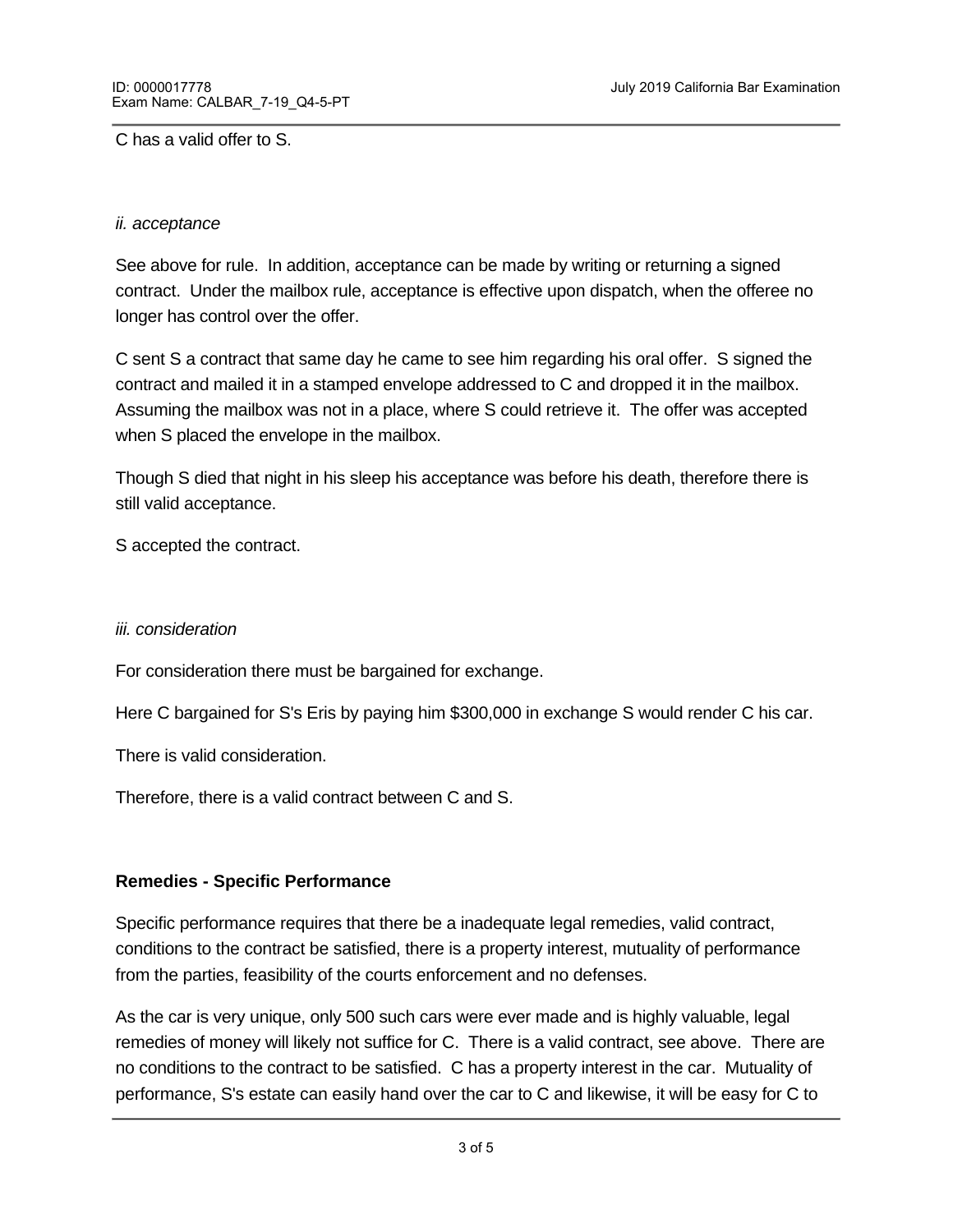cut a check for \$300,000. It would also be easy for the courts to enforce as it would be a one time transaction that can occur swiftly. And C has laches or unclean hands.

C can claim specific performance on the contact and get the Eris if he chooses.

# **3. Art**

# **Valid Contract Formation**

As the facts state, that S and A had a signed valid written contract, it will be assumed offer, acceptance, and consideration were all met.

A and S had a valid contract.

### **Unilateral vs bilateral contract**

A unilateral contract is a promise in exchange for performance. A bilateral contract is a contract for a promise for a promise.

S promised to give A 10% commission if A, acting as his exclusive agent sold the car. Therefore, A was not required to return a promise that he will be the agent, instead the contract required that A start performing and until his performance resulted in a sale of the Eris, A would not receive his end of the bargained contract.

There is a unilateral contract between S and A.

# **Anticipatory Breach**

When one party under the contract makes an unequivocal expression that they will perform under the contract, before performance on the contract is due.

As between A and S the contract is unilateral. S cannot terminate a unilateral contract once performance begins. A was required to start performing and in fact he did. A placed a "For Sale" sign on B's car as well as placed an advertisement for S's Eris in the classic car trade publication all before S unequivocally expressed that he was terminating the contract and owed A anything.

Once a party anticipatory breaches, the nonbreaching party has 4 options (1) sue under the